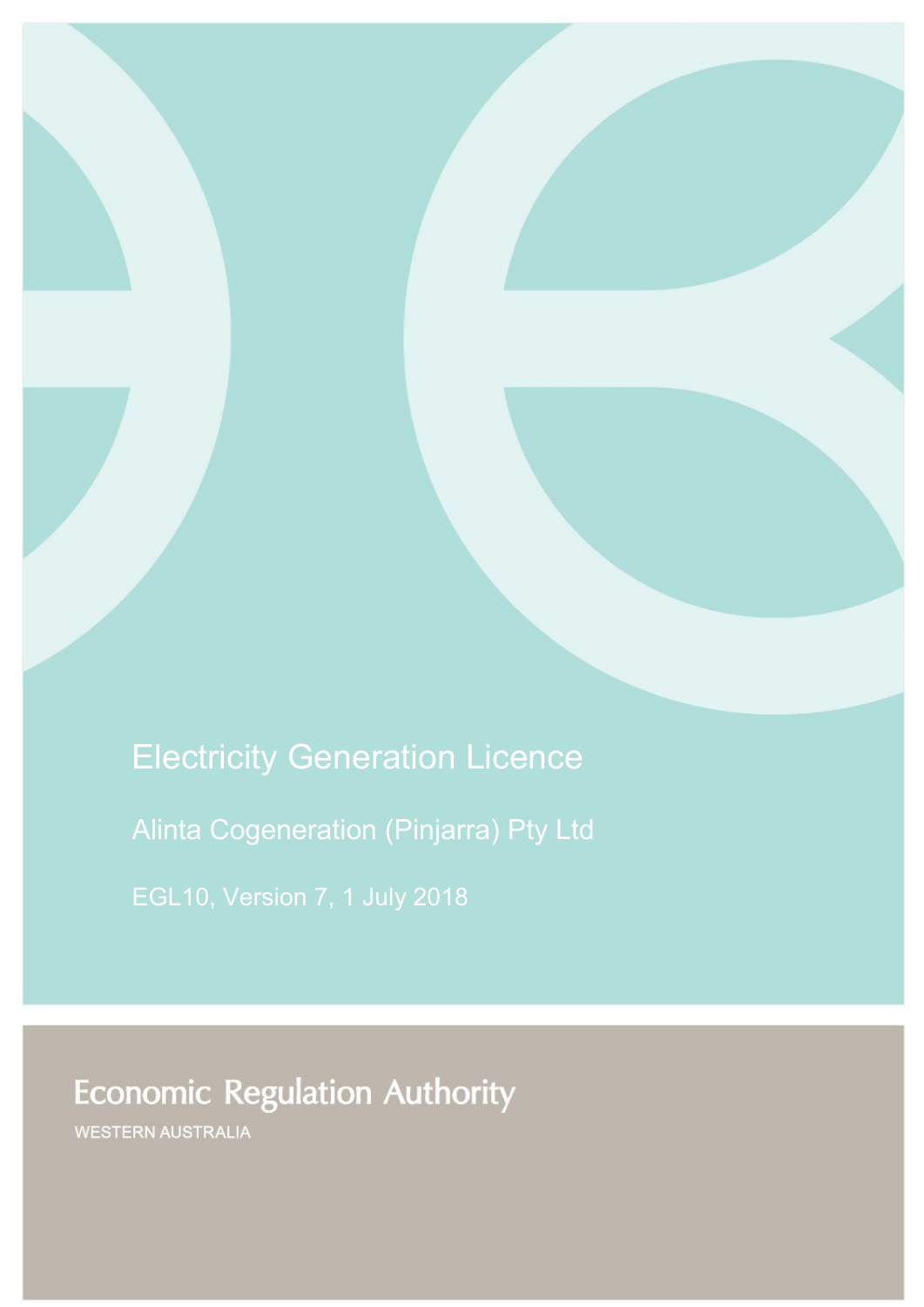## *ELECTRICITY INDUSTRY ACT 2004 (WA)*

| Licensee Name:            | Alinta Cogeneration (Pinjarra) Pty Ltd                  |
|---------------------------|---------------------------------------------------------|
|                           | ABN 12 102 893 309                                      |
| Licence Area:             | The area set out in the plan referred to in clause 2.5. |
| Licence Number:           | EGL <sub>10</sub>                                       |
| <b>Commencement Date:</b> | 10 April 2006                                           |
| <b>Version Number:</b>    | 7                                                       |
| <b>Version Date:</b>      | 1 July 2018                                             |
| <b>Expiry Date:</b>       | 9 April 2036                                            |

Signed by a delegate; member; or the Chair of the Economic Regulation Authority

1 July 2018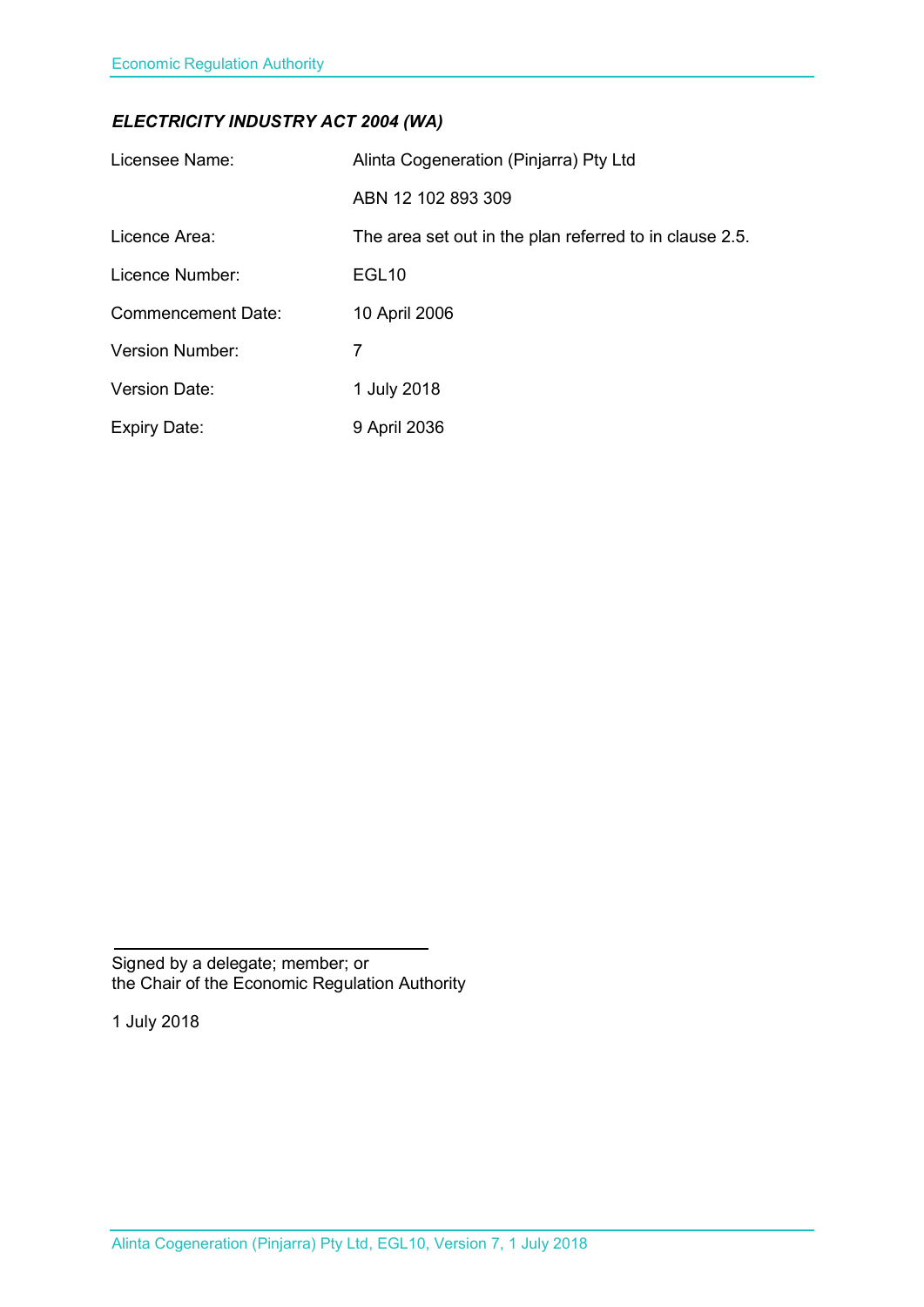# Index

| 1.                                                 |     |  |  |
|----------------------------------------------------|-----|--|--|
|                                                    | 1.1 |  |  |
|                                                    | 1.2 |  |  |
| 2.                                                 |     |  |  |
|                                                    | 2.1 |  |  |
|                                                    | 2.2 |  |  |
|                                                    | 2.3 |  |  |
|                                                    | 2.4 |  |  |
|                                                    | 2.5 |  |  |
| 3.                                                 |     |  |  |
|                                                    | 3.1 |  |  |
|                                                    | 3.2 |  |  |
|                                                    | 3.3 |  |  |
|                                                    | 3.4 |  |  |
|                                                    | 3.5 |  |  |
|                                                    | 3.6 |  |  |
|                                                    | 3.7 |  |  |
|                                                    | 3.8 |  |  |
|                                                    | 3.9 |  |  |
| 4.                                                 |     |  |  |
|                                                    | 4.1 |  |  |
|                                                    | 4.2 |  |  |
|                                                    | 4.3 |  |  |
|                                                    | 4.4 |  |  |
|                                                    | 4.5 |  |  |
| 5. AUDITS AND PERFORMANCE REPORTING OBLIGATIONS 10 |     |  |  |
|                                                    | 5.1 |  |  |
|                                                    | 5.2 |  |  |
|                                                    | 5.3 |  |  |
|                                                    |     |  |  |
|                                                    |     |  |  |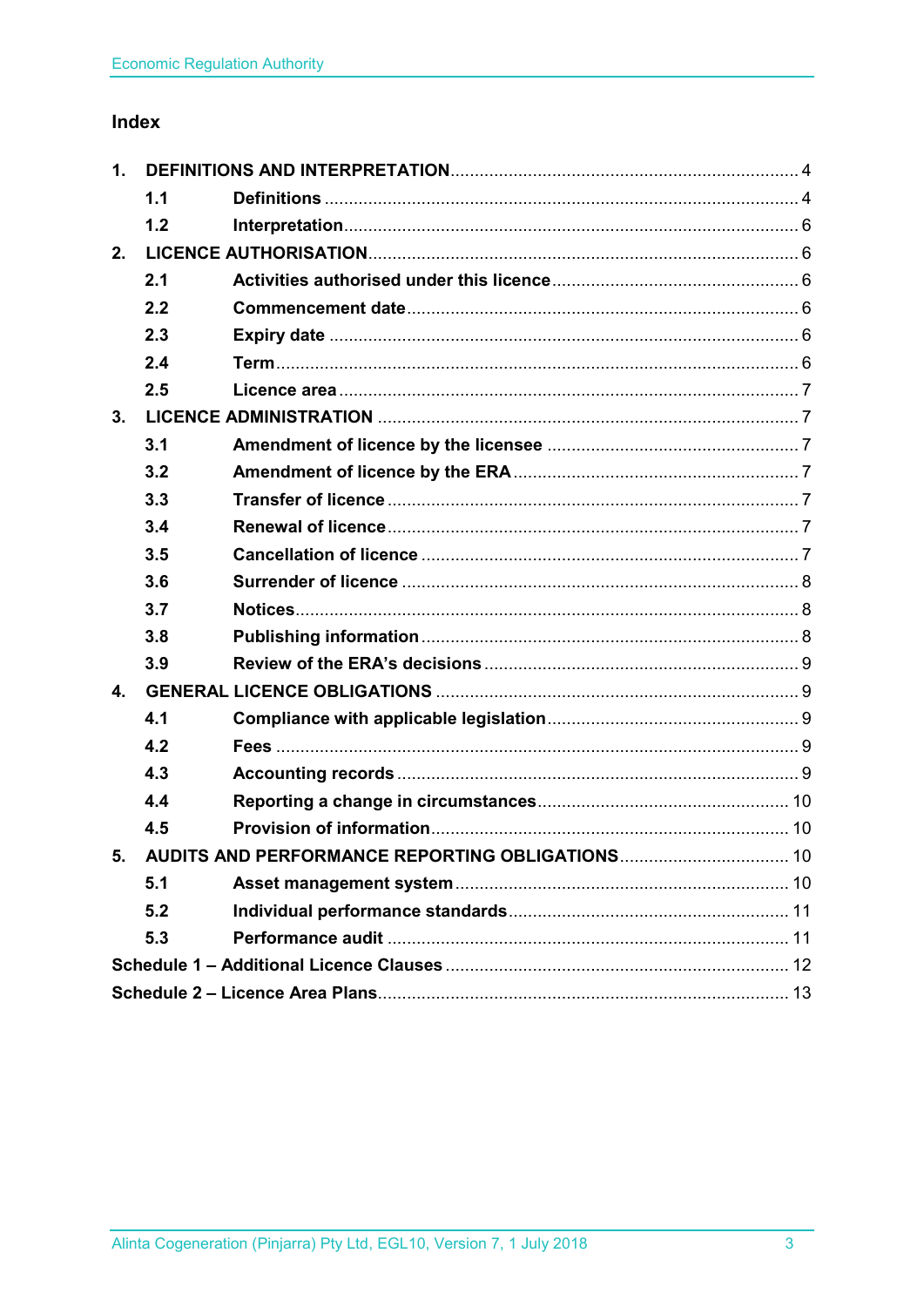### <span id="page-3-0"></span>**1. DEFINITIONS AND INTERPRETATION**

#### <span id="page-3-1"></span>**1.1 Definitions**

1.1.1 In this *licence*, the following definitions apply unless the context otherwise requires:

*Act* means the *Electricity Industry Act 2004* (WA).

#### *applicable legislation* means:

- (a) the *Act*; and
- (b) the *Regulations* and the *Codes*.

*asset management system* means the measures that are to be taken by the *licensee* for the proper maintenance, expansion or reduction of the *generating works*.

*business day* means a day which is not a Saturday, Sunday or a Public Holiday in Western Australia.

*Code* means:

- (a) Not Used
- (b) Not Used
- (c) the *Electricity Industry (Metering) Code 2012*;
- (d) Not Used

*commencement date* means the date the *licence* was first granted by the *ERA* being the date specified in clause 2.2.

*electricity* has the meaning given to that term in section 3 of the *Act*.

*electronic means* means:

- (a) the internet;
- (b) email, being:
	- (i) in relation to the *ERA*, the *ERA's* email address as notified to the *licensee*; and
	- (ii) in relation to the *licensee*, the email address specified in the licence application or other such email address as notified in writing to the *ERA*; or
	- (iii) any other similar means,

but does not include facsimile or telephone.

*ERA* means the Economic Regulation Authority.

*expiry date* means the date specified in clause 2.3.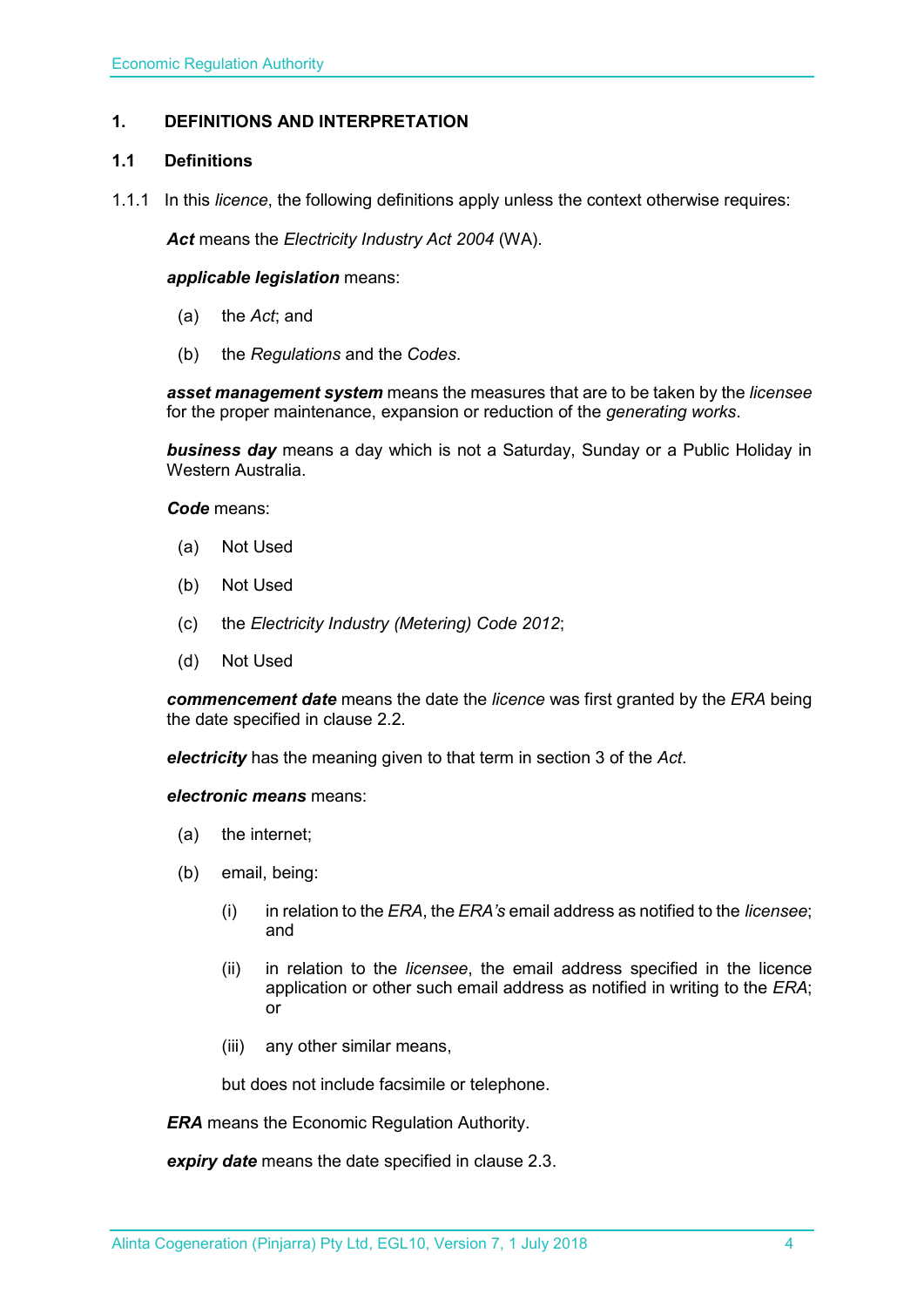*generating works* has the meaning given to that term in section 3 of the *Act.*

*individual performance standards* mean any standards prescribed by the *ERA* for an individual *licensee* pursuant to clause 5.2 of the *licence*.

*licence* means:

- (a) this document (excluding the title page and the second page of this document);
- (b) any Schedules to this document; and
- (c) any individual *performance standards* approved by the *ERA* pursuant to clause 5.2.

*licence area* is the area stated in clause 2.5 of this licence.

*licensee* means Alinta Cogeneration (Pinjarra) Pty Ltd, ABN 12 102 893 309.

*licensee's assets* means the *licensee*'s *distribution system*, *transmission system* or *generating works* (as the case may be).

*notice* means a written notice, agreement, consent, direction, representation, advice, statement or other communication required or given pursuant to, or in connection with, this *licence*.

*operate* has the meaning given to that term in section 3 of the *Act*.

*performance audit* means an audit of the effectiveness of measures taken by the *licensee* to meet the *performance criteria* in this *licence*.

#### *performance criteria* means:

- (a) the terms and conditions of the *licence*; and
- (b) any other relevant matter in connection with the *applicable legislation* that the *ERA* determines should form part of the *performance audit*.

**publish** in relation to a report or information means either:

- (a) posting the report or information on the *licensee's* website; or
- (b) sending the report or information to the *ERA* to be published on the *ERA's* website.

#### *Regulations* means:

- (a) *Economic Regulation Authority (Licensing Funding) Regulations 2014*;
- (b) Not Used
- (c) Not Used
- (d) *Electricity Industry (Licence Conditions) Regulations 2005*;
- (e) Not Used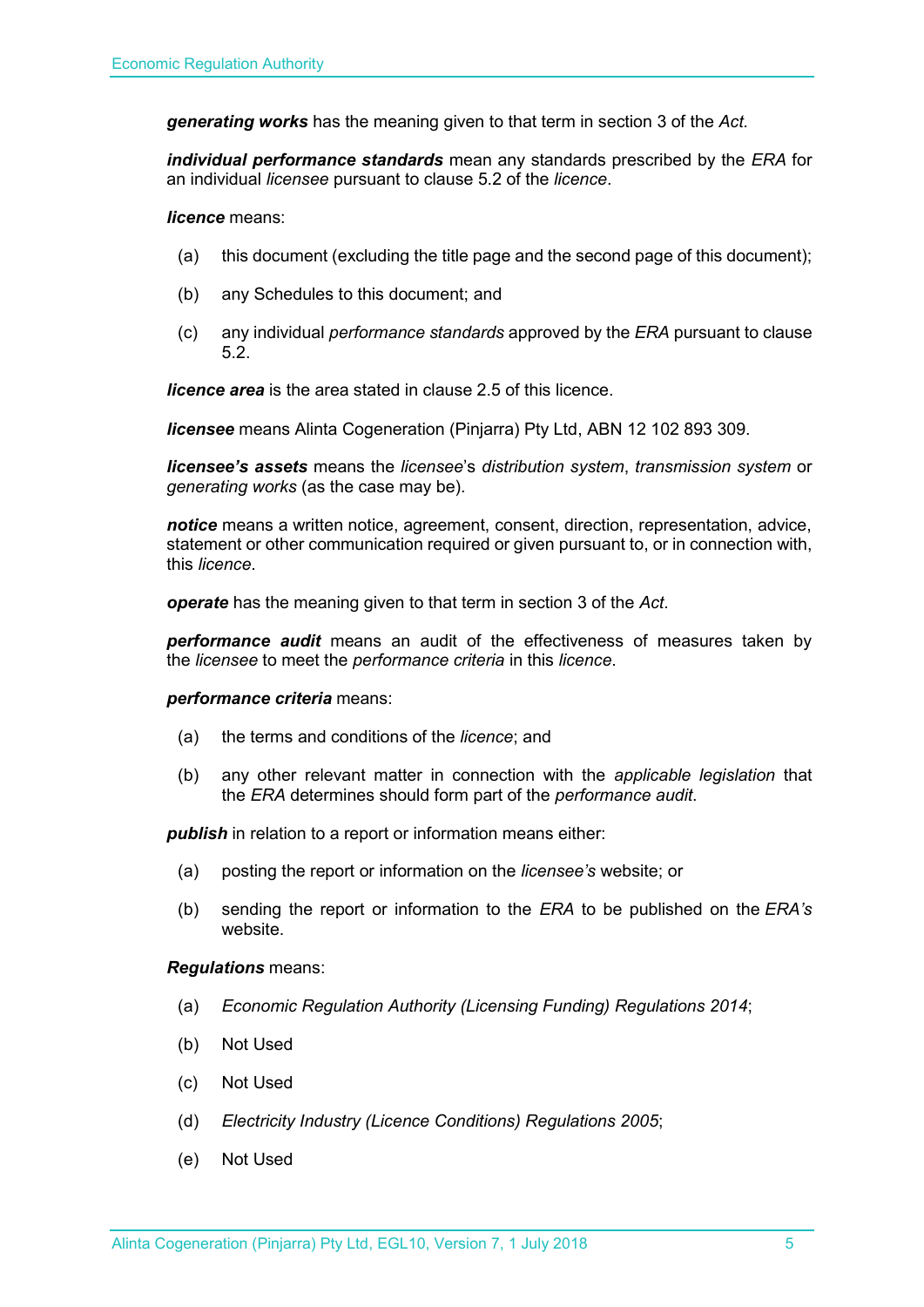(f) Not Used

*related body corporate* has the meaning given to that term in section 50 of the *Corporations Act 2001 (Cwth)*.

*reviewable decision* means a decision by the *ERA* pursuant to:

- (a) clause 3.8.3;
- (b) clause 5.1.5;
- (c) clause 5.1.7;
- (d) clause 5.2.2;
- (e) clause 5.3.2; or
- (f) clause 5.3.4,

of this *licence*.

*version date* means the date on which the *licence* was last amended pursuant to clause 3.1 or clause 3.2.

#### <span id="page-5-0"></span>**1.2 Interpretation**

1.2.1 A reference in this *licence* to any *applicable legislation* includes, unless the context otherwise requires, any statutory modification, amendment, replacement or re-enactment of that *applicable legislation*.

#### <span id="page-5-1"></span>**2. LICENCE AUTHORISATION**

#### <span id="page-5-2"></span>**2.1 Activities authorised under this licence**

2.1.1 The *licensee* is granted a licence for the *licence area* to construct and *operate generating works* or *operate* existing *generating works* in accordance with the terms and conditions of this *licence*.

#### <span id="page-5-3"></span>**2.2 Commencement date**

2.2.1 10 April 2006

#### <span id="page-5-4"></span>**2.3 Expiry date**

2.3.1 9 April 2036

### <span id="page-5-5"></span>**2.4 Term [Section 15 of the Act]**

- 2.4.1 This *licence* commences on the *commencement date* and continues until the earlier of:
	- (a) the cancellation of the *licence* pursuant to clause 3.5 of this *licence*;
	- (b) the surrender of the *licence* pursuant to clause 3.6 of this *licence*; or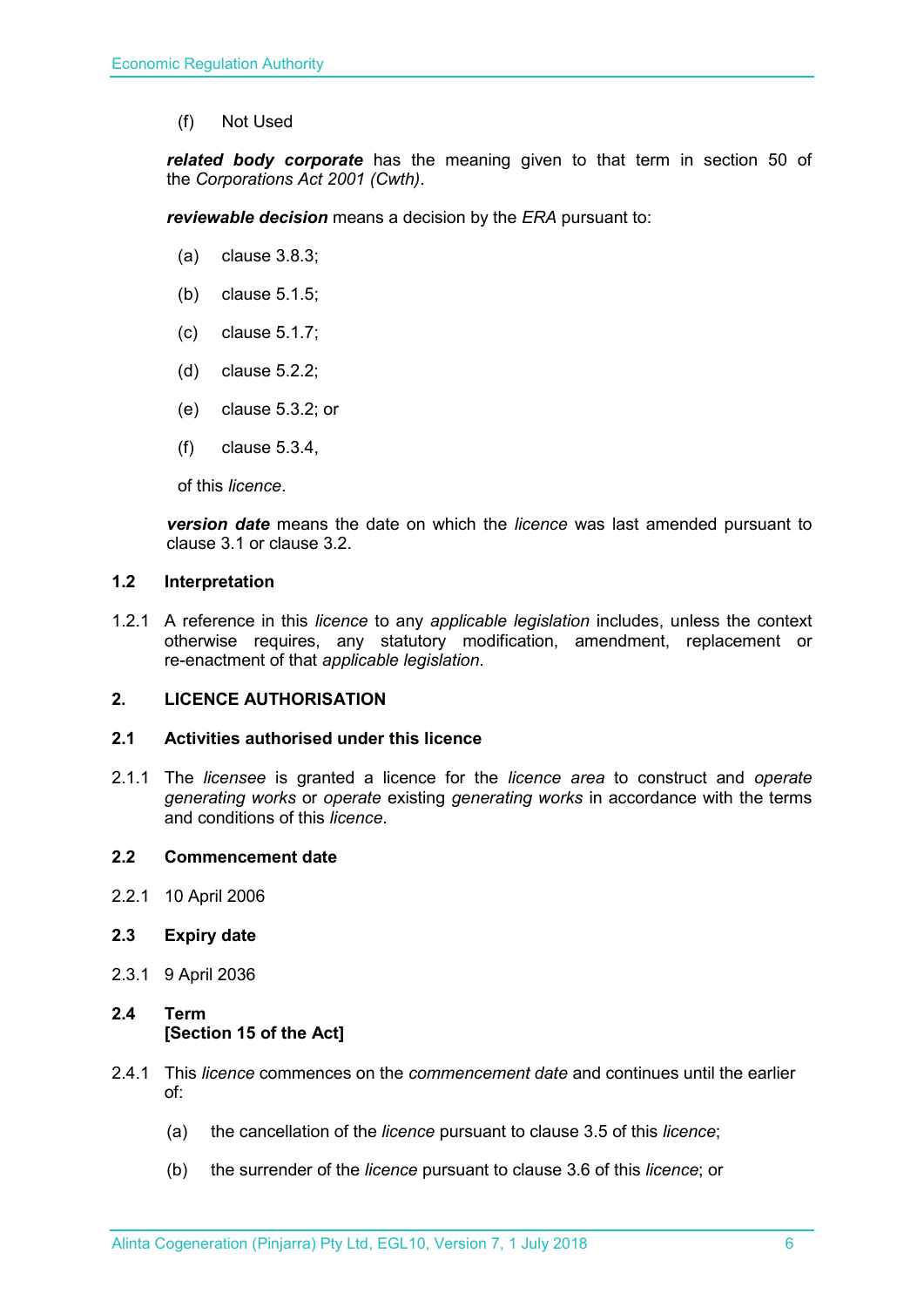(c) the *expiry date*.

#### <span id="page-6-0"></span>**2.5 Licence area**

2.5.1 The *licence area* is set out in plan(s):

ERA-EL-078

2.5.2 The *licence area* plan(s) is provided in Schedule 2.

#### <span id="page-6-1"></span>**3. LICENCE ADMINISTRATION**

- <span id="page-6-2"></span>**3.1 Amendment of licence by the licensee [Section 21 of the Act]**
- 3.1.1 The *licensee* may apply to the *ERA* to amend the *licence* in accordance with the *Act.*

#### <span id="page-6-3"></span>**3.2 Amendment of licence by the ERA [Section 22 of the Act]**

- 3.2.1 Subject to any *applicable legislation*, the *ERA* may amend the *licence* at any time in accordance with this clause.
- 3.2.2 Before amending the *licence* under clause 3.2.1, the *ERA* must:
	- (a) provide the *licensee* with written *notice* of the proposed amendments under consideration by the *ERA*;
	- (b) allow 15 *business days* for the *licensee* to make submissions on the proposed amendments; and
	- (c) take into consideration those submissions.
- 3.2.3 This clause also applies to the substitution of the existing *licence*.
- 3.2.4 For avoidance of doubt, the *licensee* will not have to pay a fee for amendments under clause 3.2.1.

#### <span id="page-6-4"></span>**3.3 Transfer of licence [Section 18 of the Act]**

3.3.1 This *licence* may be transferred only in accordance with the *Act.*

#### <span id="page-6-5"></span>**3.4 Renewal of licence [Section 16 of the Act]**

3.4.1 This *licence* may be renewed only in accordance with the *Act*.

#### <span id="page-6-6"></span>**3.5 Cancellation of licence [Section 35 of the Act]**

3.5.1 This *licence* may be cancelled only in accordance with the *Act*.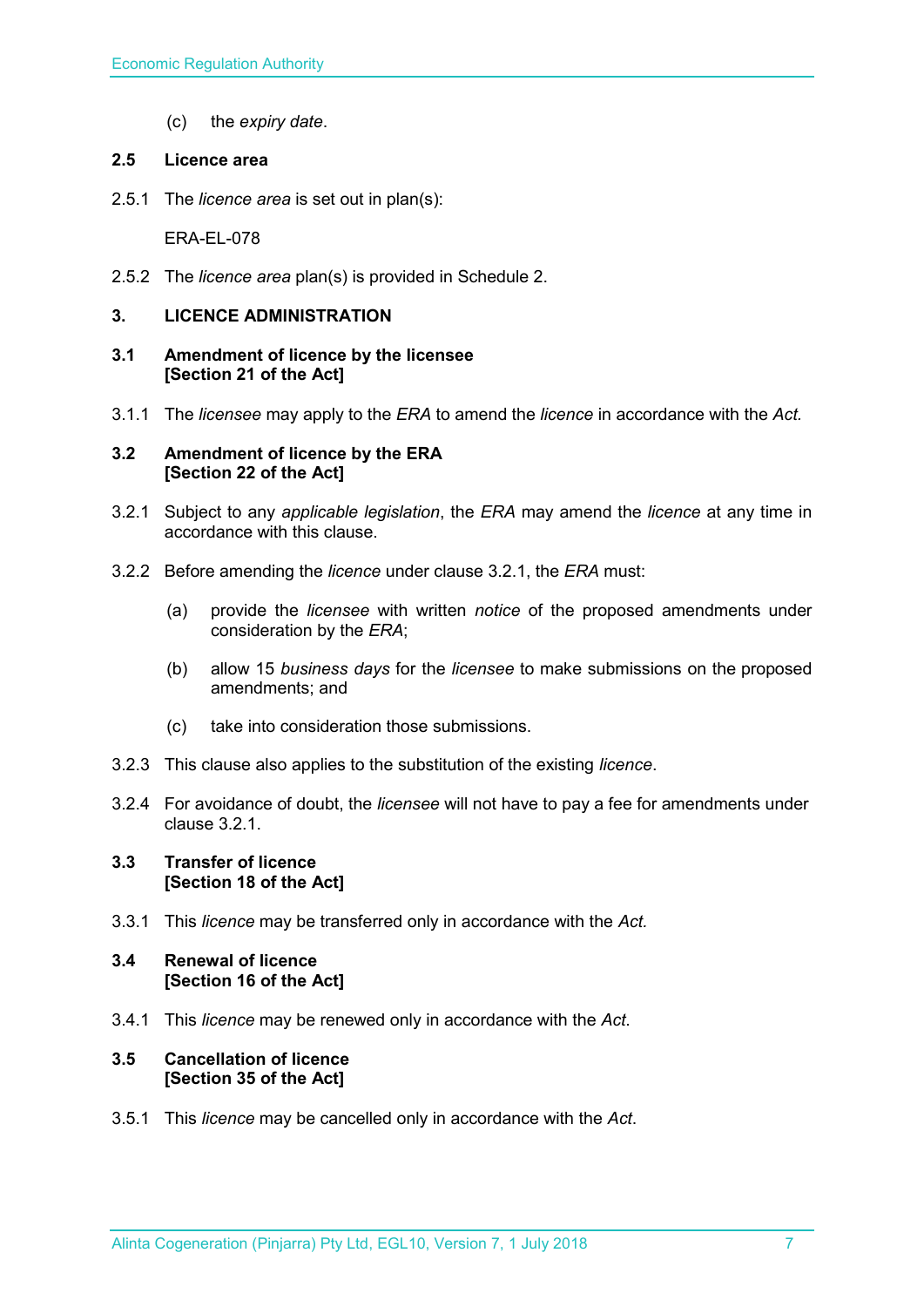#### <span id="page-7-0"></span>**3.6 Surrender of licence [Schedule 1 of the Act]**

- 3.6.1 The *licensee* may only surrender the *licence* pursuant to this clause 3.6.
- 3.6.2 If the *licensee* intends to surrender the *licence* the *licensee* must, by *notice* in writing to the *ERA*:
	- (a) set out the date that the *licensee* wishes the surrender of the *licence* to be effective; and
	- (b) set out the reasons why the *licensee* wishes to surrender the *licence*, including the reasons why it would not be contrary to the public interest for the surrender of the *licence* to be effective on the date set out in the *notice*.
- 3.6.3 Upon receipt of the *notice* from the *licensee* pursuant to clause 3.6.2, the *ERA* will publish the *notice*.
- 3.6.4 Notwithstanding clause 3.6.2, the surrender of the *licence* will only take effect on the later of the day that:
	- (a) the *ERA* publishes a *notice* of the surrender in the Western Australian Government Gazette, such date to be at the discretion of the *ERA*; and
	- (b) the *licensee* hands back the *licence* to the *ERA*.
- 3.6.5 The *licensee* will not be entitled to a refund of any fees by the *ERA*.

#### <span id="page-7-1"></span>**3.7 Notices**

- 3.7.1 Unless otherwise specified, all *notices* must be in writing.
- 3.7.2 A *notice* will be regarded as having been sent and received:
	- (a) when delivered in person to the addressee; or
	- (b) three *business days* after the date of posting if the *notice* is posted in Western Australia; or
	- (c) five *business days* after the date of posting if the *notice* is posted outside Western Australia; or
	- (d) if sent by facsimile when, according to the sender's transmission report, the *notice* has been successfully received by the addressee; or
	- (e) if sent by *electronic means* when, according to the sender's electronic record, the *notice* has been successfully sent to the addressee.

#### <span id="page-7-2"></span>**3.8 Publishing information**

3.8.1 The *ERA* may direct the *licensee* to *publish*, within a specified timeframe, any information it considers relevant in connection with the *licensee* or the performance by the *licensee* of its obligations under this *licence*.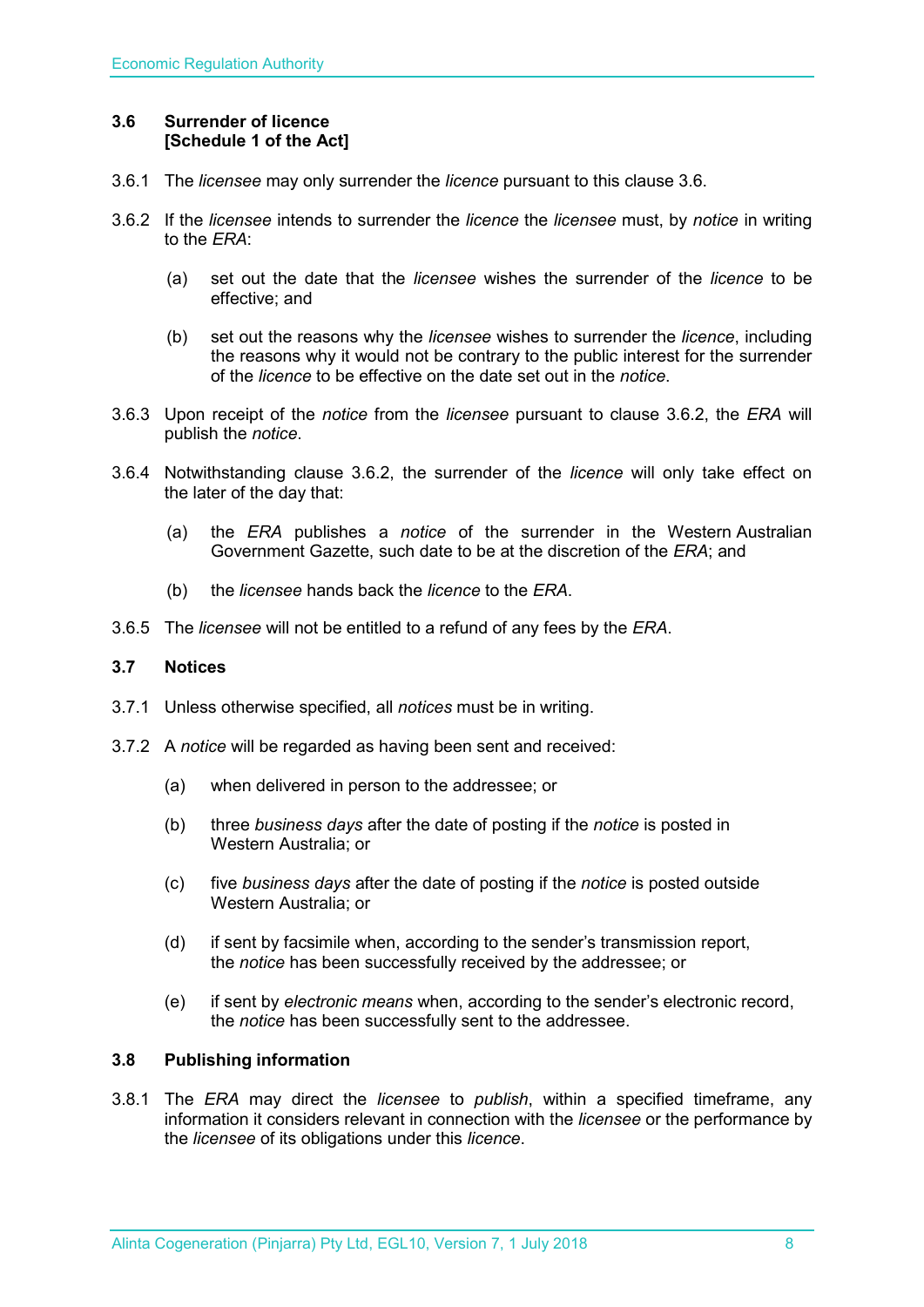- 3.8.2 Subject to clause 3.8.3, the *licensee* must *publish* the information referred to in clause 3.8.1.
- 3.8.3 If the *licensee* considers that the information is confidential it must:
	- (a) immediately notify the *ERA*; and
	- (b) seek a review of the *ERA's* decision in accordance with clause 3.9.
- 3.8.4 Once it has reviewed the decision, the *ERA* will direct the *licensee* in accordance with the review to:
	- (a) *publish* the information;
	- (b) *publish* the information with the confidential information removed or modified; or
	- (c) not *publish* the information.

#### <span id="page-8-0"></span>**3.9 Review of the ERA's decisions**

- 3.9.1 The *licensee* may seek a review of a *reviewable decision* by the *ERA* pursuant to this *licence* in accordance with the following procedure:
	- (a) the *licensee* shall make a submission on the subject of the *reviewable decision* within 10 *business days* (or other period as approved by the *ERA*) of the decision; and
	- (b) the *ERA* will consider the submission and provide the *licensee* with a written response within 20 *business days*.
- 3.9.2 For avoidance of doubt, this clause does not apply to a decision of the *ERA* pursuant to the *Act*, nor does it restrict the *licensee's* right to have a decision of the *ERA* reviewed in accordance with the *Act*.

### <span id="page-8-1"></span>**4. GENERAL LICENCE OBLIGATIONS**

#### <span id="page-8-2"></span>**4.1 Compliance with applicable legislation**

4.1.1 Subject to any modifications or exemptions granted pursuant to the *Act*, the *licensee* must comply with any *applicable legislation*.

#### <span id="page-8-3"></span>**4.2 Fees**

4.2.1 The *licensee* must pay the applicable fees and charges in accordance with the *Regulations*.

#### <span id="page-8-4"></span>**4.3 Accounting records [Schedule 1 of the Act]**

4.3.1 The *licensee* and any *related body corporate* must maintain accounting records that comply with standards issued by the Australian Accounting Standards Board or equivalent International Accounting Standards.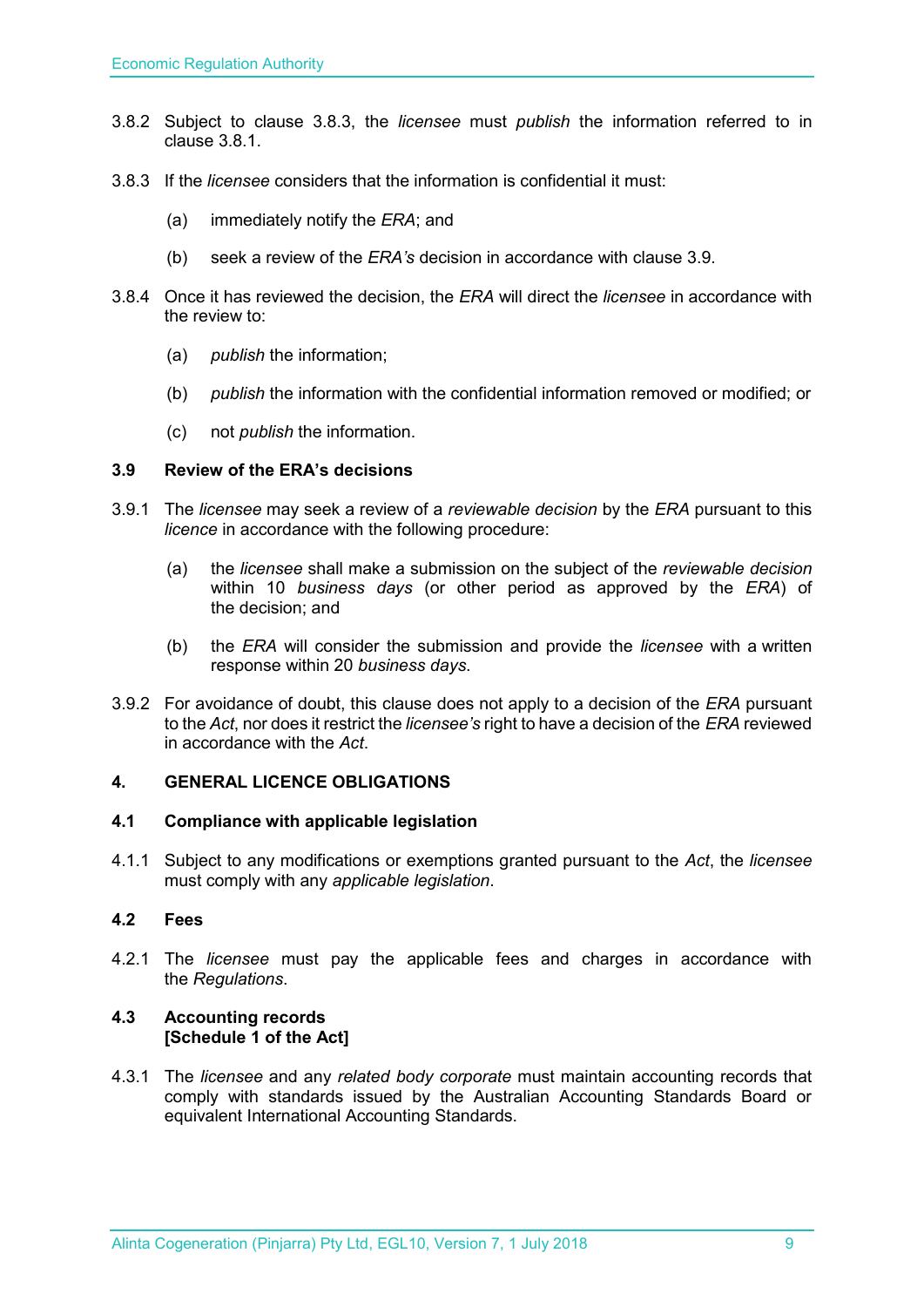### <span id="page-9-0"></span>**4.4 Reporting a change in circumstances**

- 4.4.1 The *licensee* must report to the *ERA*:
	- (a) if the *licensee* is under external administration as defined by the *Corporations Act 2001 (Cwth)* within 2 *business days* of such external administration occurring; or
	- (b) if the *licensee*:
		- (i) experiences a change in the *licensee's* corporate, financial or technical circumstances upon which this *licence* was granted; and
		- (ii) the change may materially affect the *licensee's* ability to perform its obligations under this *licence*,

within 10 *business days* of the change occurring; or

- (c) if the:
	- (i) *licensee's* name;
	- (ii) *licensee's* ABN; or
	- (iii) *licensee's* address,

changes, within 10 *business days* of the change occurring.

#### <span id="page-9-1"></span>**4.5 Provision of information [Schedule 1 of the Act]**

4.5.1 The *licensee* must provide to the *ERA*, in the manner and form described by the *ERA*, specified information on any matter relevant to the operation or enforcement of the *licence*, the operation of the licensing scheme provided for in Part 2 of the *Act*, or the performance of the *ERA's* functions under that Part.

#### <span id="page-9-2"></span>**5. AUDITS AND PERFORMANCE REPORTING OBLIGATIONS**

#### <span id="page-9-3"></span>**5.1 Asset management system [Section 14 of the Act]**

- 5.1.1 The *licensee* must provide for an *asset management system* in respect of the *licensee's assets*.
- 5.1.2 The *licensee* must notify the *ERA* of the details of the *asset management system* within five *business days* from the later of:
	- (a) the *commencement date*; and
	- (b) the completion of construction of the *licensee's assets*.
- 5.1.3 The *licensee* must notify the *ERA* of any substantial change to the *asset management system* within ten *business days* of such change.
- 5.1.4 The *licensee* must provide the *ERA* with a report by an independent expert, acceptable to the *ERA*, as to the effectiveness of the *asset management system* not less than once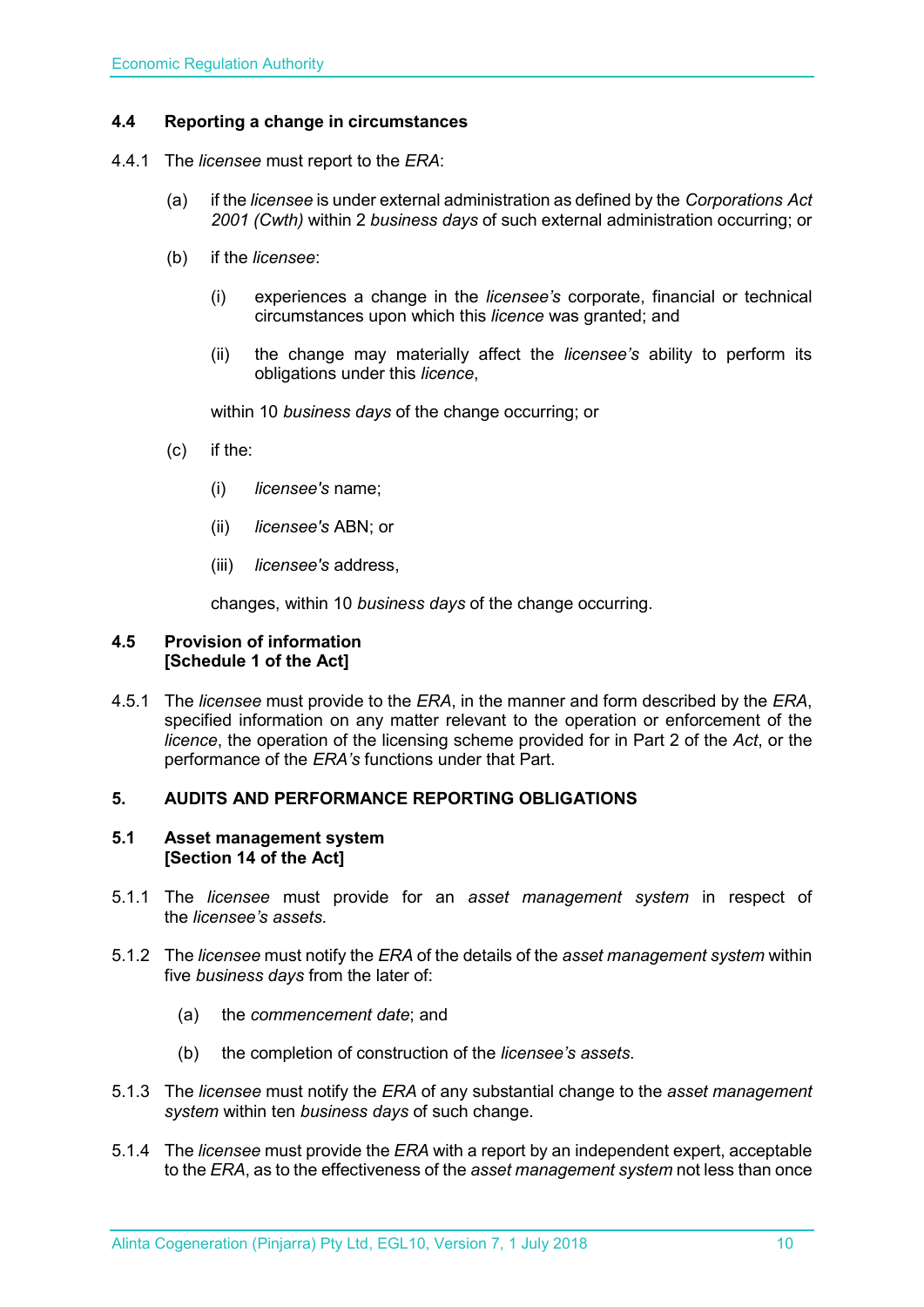in every period of 24 months calculated from the *commencement date (*or any longer period that the *ERA* allows by *notice* in writing).

- 5.1.5 The *licensee* must comply, and must require the *licensee's* expert to comply, with the *ERA's* standard audit guidelines.
- 5.1.6 The *licensee* may seek a review of any of the requirements of the *ERA*'s standard audit guidelines dealing with the *asset management system* in accordance with clause 3.9.
- 5.1.7 The review of the *asset management system* must be conducted by an independent expert approved by the *ERA*. If the *licensee* fails to nominate an independent expert within one month of the date that the review of the *asset management system* was due, or the independent expert nominated by the *licensee* is rejected on two successive occasions by the *ERA*, the *ERA* may choose an independent expert to conduct the review of the *asset management system*.

#### <span id="page-10-0"></span>**5.2 Individual performance standards**

- 5.2.1 Performance standards are contained in *applicable legislation*.
- 5.2.2 The *ERA* may prescribe *individual performance standards* applying to the *licensee* in respect of the *licensee's* obligations under this *licence* or the *applicable legislation*.
- 5.2.3 Before approving any *individual performance standards* under this clause, the *ERA* will:
	- (a) provide the *licensee* with a copy of the proposed *individual performance standards*;
	- (b) allow 15 *business days* for the *licensee* to make submissions on the proposed *individual performance standards*; and
	- (c) take into consideration those submissions.
- 5.2.4 Once approved by the *ERA*, the *individual performance standards* are included as additional terms and conditions to this *licence*.

#### <span id="page-10-1"></span>**5.3 Performance audit [Section 13 of the Act]**

- 5.3.1 The *licensee* must, unless otherwise notified in writing by the *ERA*, provide the *ERA* with a *performance audit* within 24 months after the *commencement date*, and every 24 months thereafter.
- 5.3.2 The *licensee* must comply, and must require the *licensee's* auditor to comply, with the *ERA's* standard audit guidelines.
- 5.3.3 The *licensee* may seek a review of any of the requirements of the *ERA*'s standard audit guidelines in accordance with clause 3.9.
- 5.3.4 The *performance audit* must be conducted by an independent auditor approved by the *ERA*. If the *licensee* fails to nominate an auditor within one month of the date that the *performance audit* was due, or the auditor nominated by the *licensee* is rejected on two successive occasions by the *ERA*, the *ERA* may choose an independent auditor to conduct the *performance audit*.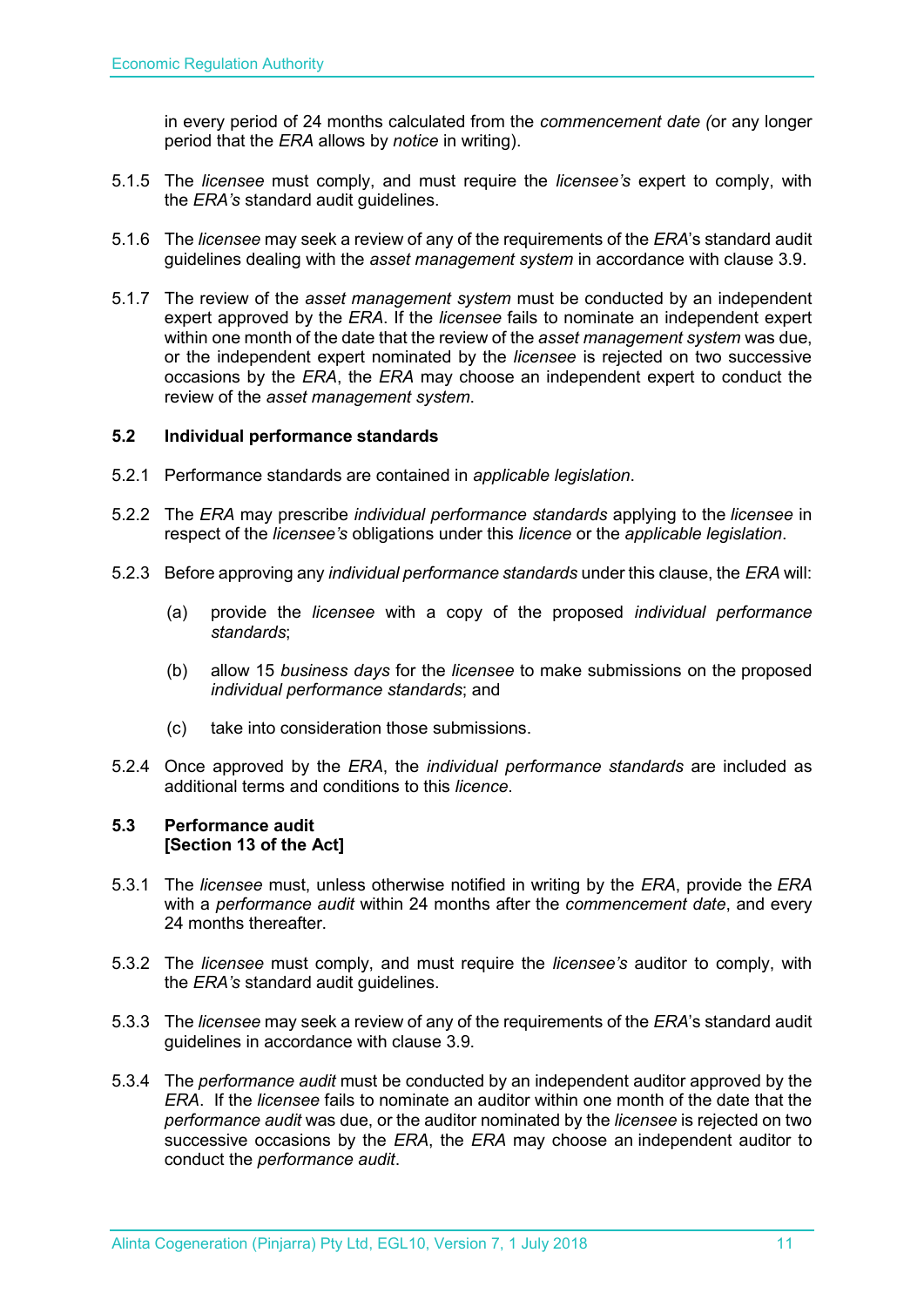# <span id="page-11-0"></span>**Schedule 1 – Additional Licence Clauses**

# **(Not Used)**

Alinta Cogeneration (Pinjarra) Pty Ltd, EGL10, Version 7, 1 July 2018 12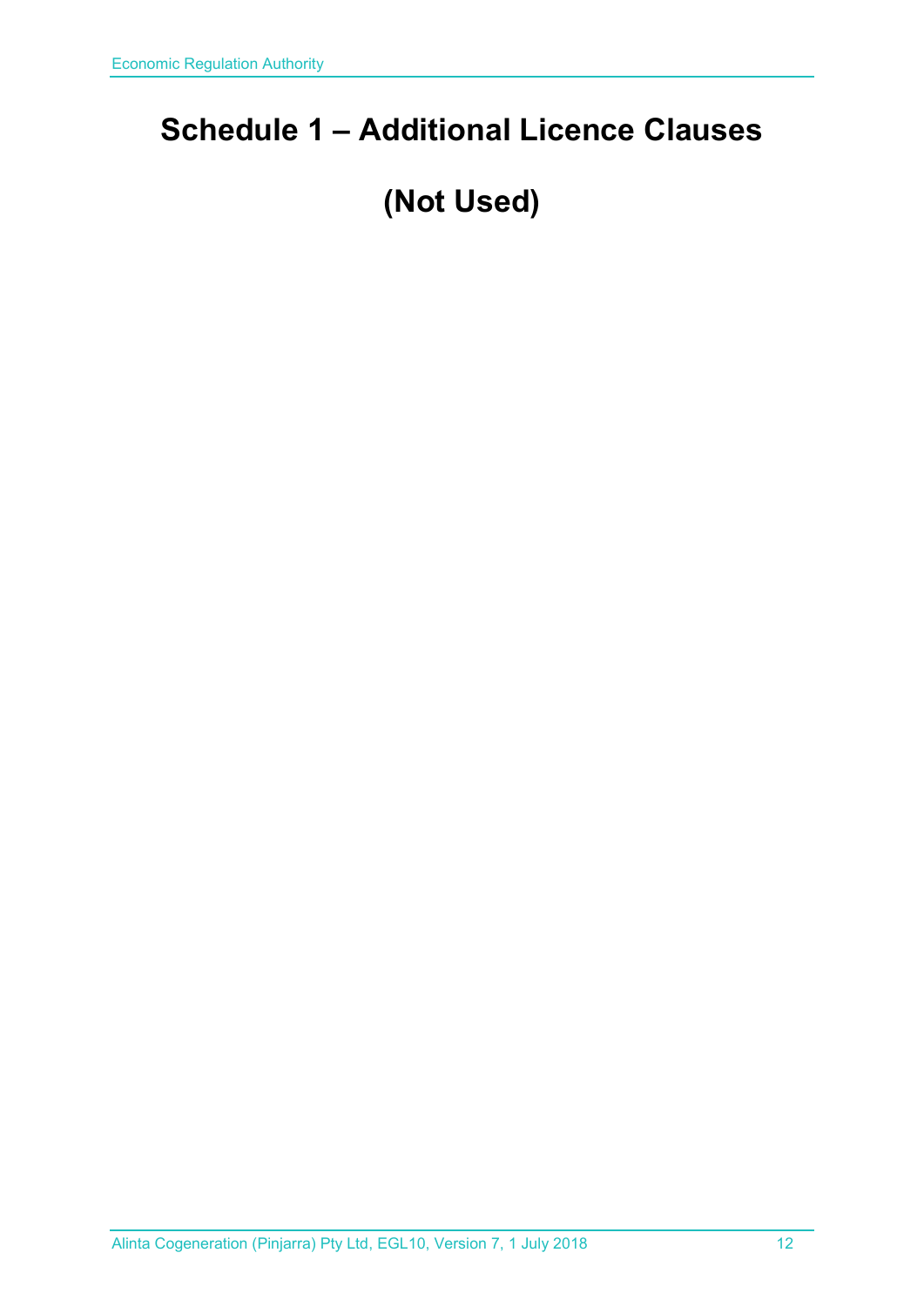# <span id="page-12-0"></span>**Schedule 2 – Licence Area Plans**